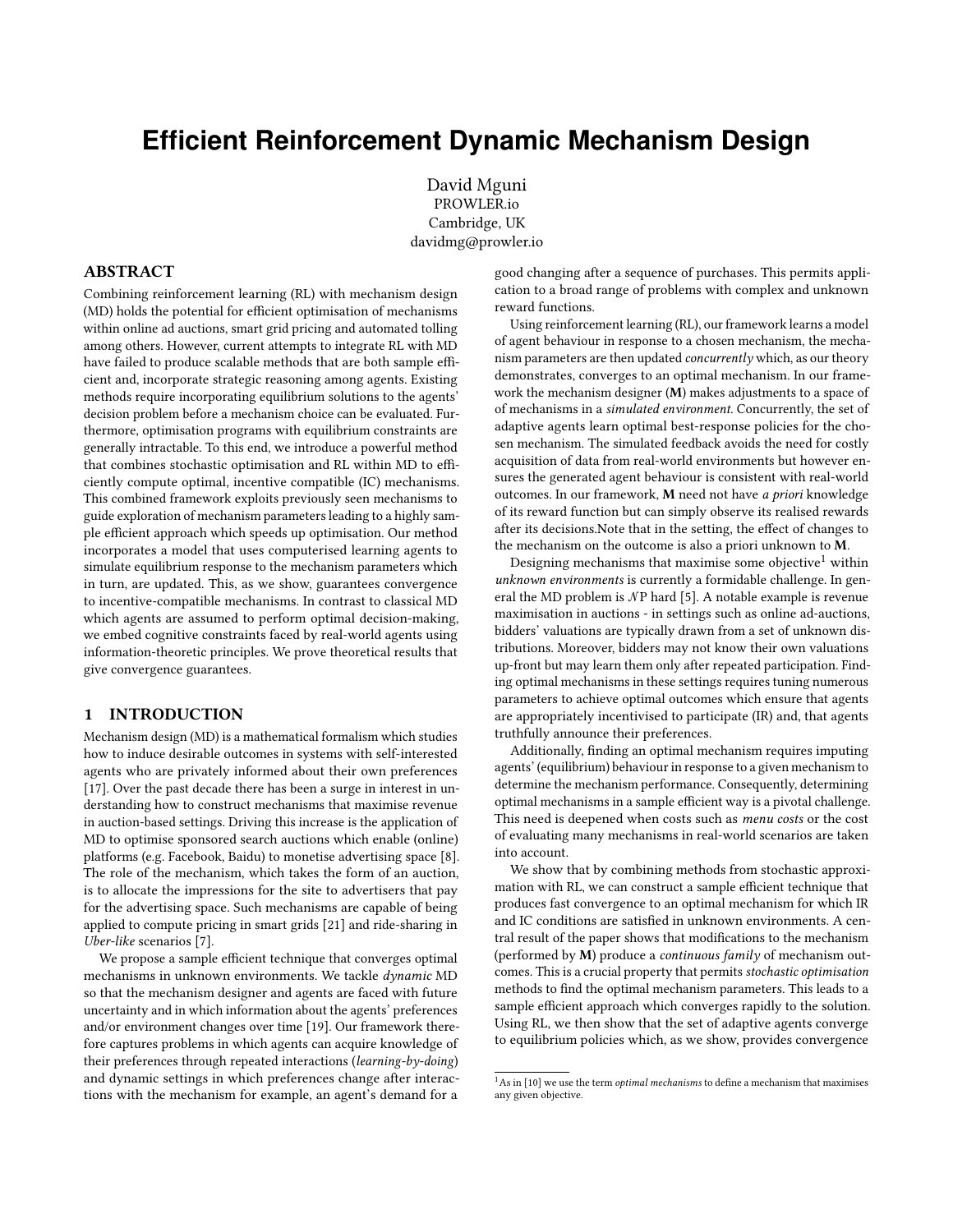guarantees for both incentive compatible and individual rational mechanisms using our method.

To accurately model decision-making in real-world scenarios, using information-theoretic principles we for the first time, incorporate into the MD problem computational and cognitive limitations facing real-word agents. This departs from classical MD and allows us to accurately simulate the behaviour of real-world agents.

# BACKGROUND

In classical MD, it is assumed that agents are fully rational, face no computational constraints and have perfect knowledge of their individual preferences and environment up-front. It is also assumed that agents' preferences and the information available to them do not change over time. Under these assumptions the celebrated Vickrey-Clarke-Groves (VCG) mechanism ensures constraints known as incentive compatibility (IC) and individual rationality (IR)  $[25]$  – IC ensures rational agents truthfully reveal their private information to the mechanism (e.g. bidders reveal their valuations to an auctioneer). IR ensures agents are suitably incentivised to participate (i.e. receive net positive returns in expectation). are satisfied. However, in many practical applications, the idealisations of classical MD are often violated, an example is the case when agents act in dynamic environments with changing information about their preferences. In these environments, the prescribed solutions of classical MD are rendered suboptimal [\[4\]](#page-6-8).

Optimal MD and algorithmic MD seek to find the choice of mechanism that maximises some predefined mechanism objective [\[17\]](#page-6-0). Each of these problems has a bilevel optimisation structure in which given some choice of mechanism, the agents each choose a policy that maximises their given objective, given the chosen mechanism. M then optimises over some parameterised set of mechanisms. It is well known that for such problems, analytic solutions are notoriously difficult to obtain.

Learning methods tackling MD in unknown environments require acquiring performance feedback from agents in response to a mechanism choice. This is obtained either through direct interaction with real-world agents or by simulating the agents' responses for each choice of mechanism. Agents are therefore tasked with finding solutions to a decision problem, the outcomes of which are affected by the decisions of other agents. Consequently, generating a data point of the MD problem requires solving a decision problem (e.g. Markov game). In the absence of a relationship between the performance of each mechanism, current algorithmic methods require pointwise-evaluation of each mechanism to determine the optimal parameter. This leads to poor sample efficiency and slow convergence.

In [\[4\]](#page-6-8), it is assumed that agents employ a type of no-regret learning, in which each agent's objective is to minimise its long-term regret. In addition to omitting the strategic reasoning by agents, constraints such as IR are neglected. In these models, the non-strategic aspect simplifies the analysis since the problem facing the agents is not strategic. However, with this idealisation, vital features of the problem such as coordination and in the influence of other bidders in auctions are neglected.

Recently, RL methods have been adopted to tackle the problem of optimal MD. In particular, reinforcement MD (RMD) applies learning algorithms drawn from RL to systematically compute mechanism parameters. These approaches have several deficiencies which render the solutions impracticable in various settings. RMD approaches such as [\[23\]](#page-6-9) use responses generated by real-world agents to a choice of mechanism to evaluate the performance of a selected mechanism. This generates valuable data that describes the actual agents' response to a selected mechanism. This requires a costly collection of data from large numbers of mechanisms that have been implemented in real-world settings. Moreover, this approach does not ensure strategy-proofness - robustness against strategic reasoning by the agents and/or collusive behaviour. Therefore, agents may communicate false statements about their preferences to the mechanism.

A central challenge facing RMD is to produce methods that make use of data generated by previous actions to extract information about the performance of mechanisms with similar parameters [\[24\]](#page-6-10). This feature is crucial for data efficient exploration of mechanism parameters. We address this challenge in the paper with an alternative approach that is data efficient and fast to converge. Contributions

#### We introduce a data-efficient approach that enables M to design an optimal mechanism from simulated strategic equilibrium responses from a set of agents. We also address a number of limitations of existing methods:

1. Computational efficiency. Our approach leads to a vast increase in convergence speed by allowing concurrent updates of both the agents' policies and the mechanism parameters. In particular, we use a two timescales method of stochastic approximation [\[2\]](#page-6-11) to adjust mechanism parameters whilst updating the agents' polices that determine their announcements for a given mechanism.

2. Strategic behaviour. Our method uses a strategic formulation in which agents reason about other agents in their environment. To account for cognitive constraints, we introduce a form of BR derived from information-theoretic principles. By including an IR constraint directly to the agents' game, we construct mechanisms in which IR constraints are respected.

3. Sample efficiency. Central to our method is a result that demonstrates continuity in the mechanism outcome w.r.t. changes in the MD specification. This enables data generated by exploratory actions to be exploited, yielding an optimisation method that is highly data efficient.

Outline: First, we provide a formal description of the problem and extend the setting to include bounded rationality. We then prove the main theoretical results which are followed by some concluding remarks.

# 2 PRELIMINARIES

The system is comprised of self-interested agents that are each endowed with private information. The agents jointly make individual announcements to a mechanism over a series of rounds. After making their announcements, the agents then immediately receive an allocation and a payment (which constitute an outcome) which is determined by the mechanism. The dependence of the outcome on the agents' joint announcement results in a game being played by the agents. Formally, let  $\mathcal{N}\triangleq\{1,2,\ldots,N\}$  denote a set of agents for some  $N \in \mathbb{N}$ . At each time  $t \leq T$  where  $T \in \mathbb{N} \cup \{ \infty \},$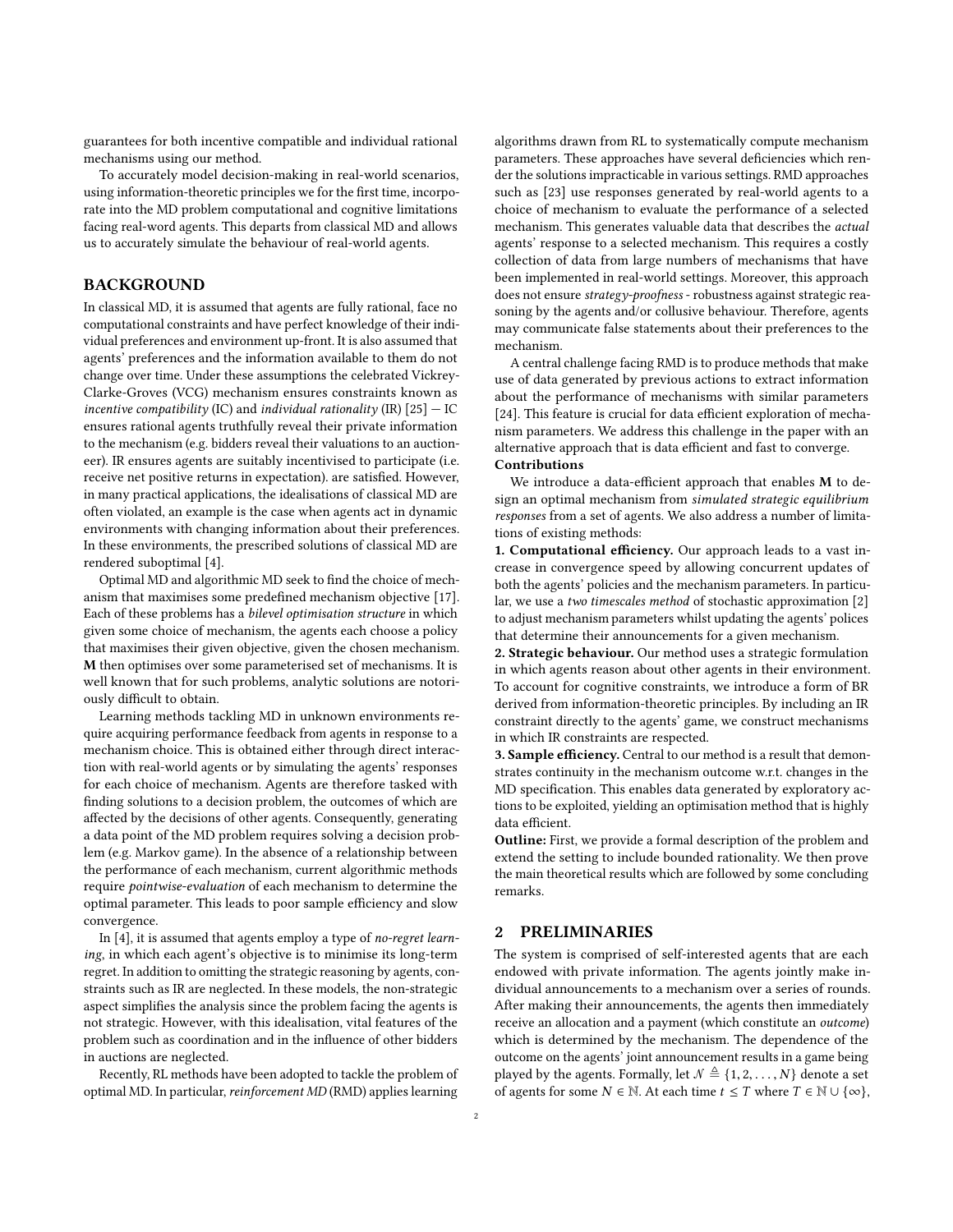the global state  $s_t \in S = X \times \Theta$  is defined by  $s_t = (s_{i,t})_{i \in \mathcal{N}}$  where  $s_{i,t} = (x_{i,t}, \theta_{i,t}) \in S_i$ , where  $x_{i,t} \in X \subset \mathbb{R}^p$  for some  $p \in \mathcal{N}$  is an allocation bequeathed to each agent  $i \in \mathcal{N}$  and  $\theta_{i,t} \in \Theta \subset \mathbb{R}^q$  for allocation bequeathed to each agent  $i \in \mathcal{N}$  and  $\theta_{i,t} \in \Theta \subset \mathbb{R}^q$  for  $a \in \mathbb{N}$  is the time for example is time to The state grace is  $S = \vee^N S$ .  $q \in \mathbb{N}$  is the type for agent *i* at time *t*. The state space is  $S = \times_{i=1}^{N} S_i$ .<br>An agent's type can encapsulate its preferences experiences or its  $q \in \mathbb{N}$  is the *type* for agent *i* at time *t*. The state space is  $S = \times_{i=1}^{\infty} S_i$ .<br>An agent's type can encapsulate its preferences, experiences or its beliefs about the state of the world which can evolve with time. Examples are an agent's wealth after multiple interactions with the mechanism or how much of a good it possesses (for exhaustive discussions on types within MD, see for example [\[13\]](#page-6-12)).

The variable  $\theta_{i,t}$  evolves according to  $\theta_{i,t} \sim F(\cdot | \theta_{i,t-1}, x_{i,t-1})$ where  $F : \Theta \times X \to \Delta\Theta$  denotes the distribution of the random variable  $\theta_{i,t}$ . We denote by  $\theta_t = (\theta_{i,t})_{i \in \mathcal{N}} \in \Theta$  and  $x_t = (x_{i,t})_{i \in \mathcal{N}} \in \mathbb{Y}$ .  $\hat{a}_{i,t}$ , where each possible announcement is an element within the  $\hat{a}_{i,t}$ , where each possible announcement is an element within the  $X_t$ . At each time t, each agent  $i \in \mathcal{N}$  makes an *announcement* type space  $\Theta$ , the agent then receives an *allocation*  $x_{i,t} \in X$  which is determined by an allocation rule  $g_{w_1}$ :  $\Theta \times X_t \to \Delta X_{t+1}$  where  $w_1 \in W \subset \mathbb{R}^l (l \in \mathbb{N})$  is some parameter that is chosen by **M**.<br>Additionally upon making its appearancement, the agent receives Additionally, upon making its announcement, the agent receives payment which is determined by a *transfer rule*  $p_{w_2}$ :  $\Theta \to \mathbb{R}^{N+1}$ <br>which performs transfers between agents (and the mechanism) which performs transfers between agents (and the mechanism). Hence, the mechanism M has inputs  $\hat{a}_t = (a_{1,t}, \ldots, \hat{a}_{n,t})$  which is the joint set of announcements made by the agents and  $\bf{Y}$ . is the joint set of announcements made by the agents and,  $X_t$ which is the current allocation for the agents. Let us denote by  $\mathbf{w} = (w_1, w_2) \in \mathbf{W}$ , a mechanism  $\mathcal{M}(\mathbf{w})$  is the tuple  $\mathcal{M} = \langle g_{w_1}, p_{w_2} \rangle$ .<br>Note that the choice of mechanism is over a functional space which  $\mathbf{w} = (w_1, w_2) \in \mathbf{w}$ , a mechanism  $w(\mathbf{w})$  is the tuple  $\mathcal{M} = (g_{w_1}, p_{w_2})$ .<br>Note that the choice of mechanism is over a functional space which captures a large class of mechanism rules for which the transfer rule and allocation rule are measurable functions. We assume both  $p_w$  and  $q_w$  are drawn from parametric spaces; by the *universal* approximation theorem solutions to  $g_w$  and  $p_w$  that are close to some measurable functions can be obtained.

Agent *i* has a policy  $\pi_i : [0, T] \times S_i \to \Delta \Theta$  which is a map from<br>time interval and states to announcements. We denote by  $\Pi$ : the the time interval and states to announcements. We denote by  $\Pi_i$  the (non-empty and compact) set of stochastic policies for agent i and by Π, the joint set of policies for all agents i.e.  $\Pi \triangleq \times_{j \in \mathcal{N}} \Pi_j$ . We denote by  $\Pi \triangleq \times_{j=1}^{\infty} \Pi_j$  the Contegion modulate of the policies denote by  $\Pi_{-i} \triangleq \times_{j \in \mathcal{N} \setminus \{i\}} \Pi_j$ , the Cartesian product of the policy sets for all agents except agent  $i \in \mathcal{N}$ , Agent  $i \in \mathcal{N}$  receives a resets for all agents except agent  $i \in \mathcal{N}$ . Agent  $i \in \mathcal{N}$  receives a reward determined by a function  $R_i : W \times S \times \Theta \to \mathbb{R}$  which the agent<br>seeks to maximise Let us now define the following transition funcseeks to maximise. Let us now define the following transition function  $P: S \times S \rightarrow [0, 1]$  given by  $P(s_{t+1}; \mathcal{M}(\hat{a}_t, x_t), F(\theta_t, x_t))$ , since<br>the outcome associated to each agent's choice of a announcement the outcome associated to each agent's choice of a announcement is affected by other agents' announcements, the agents strategically interact, hence, the above setup gives rise to a Markov game  $\mathcal{G}(w) = \langle \mathcal{N}, P, S, R_i(w, \cdot), \gamma \rangle$ , where  $\gamma \in ]0, 1]$  is the agents' (common) discount factor and the value function for each agent  $i$  is given by:

$$
\begin{aligned} & \upsilon_i^{\pi_i(\theta_i), \pi_{-i}(\theta_{-i})}(\mathbf{w}, s, \hat{a}) \\ &= \mathbb{E}_{\hat{a}_t \sim \pi, s_t \sim P} \Big[ \sum_{t \geq 0} \gamma^t R_i(\mathbf{w}, s_t, \hat{a}_t) | s = s_0 \Big], \ \forall i \in \mathcal{N}. \end{aligned}
$$

We will refer to the game the agents play as the agents' subgame which we denote by  $\mathscr{G}(w)$ .

With a slight abuse of notation, we omit the dependence of the policy on  $x$  for the value functions. Similarly, though  $R$  depends on  $g_w$ , we express only its direct dependence on w.

The agent model

In this framework, we construct a model of the agents' behaviour to simulate their response to choices of mechanisms. Each agent seeks to maximise their own expected cumulative reward. Each agent's problem is therefore given by:

<span id="page-2-0"></span>
$$
\pi_i \in \arg\max_{\pi'_i \in \Pi_i} v_i^{\pi'_i(\theta_i), \pi_{-i}(\theta_{-i})}, \forall (\theta_i, \theta_{-i}) \in \Theta, \forall \pi_{-i} \in \Pi_{-i}.
$$
 (1)

The agent's optimisation implies that whenever the agents report their type using some reporting strategy  $\pi_i \in \Pi$ , the agents must be playing a strategy that maximises their reward. When [\(1\)](#page-2-0) is satisfied for all  $i \in \mathcal{N}$ , no other available strategy increases their reward given the strategies of other agents. The resulting strategy profile  $\pi$  is a Nash equilibrium (NE) strategy. We denote the set of NE policies by  $\mathcal{F}(w)$  for some  $w \in W$ . A mechanism  $\mathcal M$  is said to be incentive compatible (IC) whenever [\(1\)](#page-2-0) is satisfied.

The framework of this paper covers the following cases: Dynamic MD: The agents' types evolve over time. The agents repeatedly interact with the mechanism and seek to maximise their expected cumulative rewards, for example agents may have a fixed budget over multiple interactions or acquire amounts of a divisible good over multiple rounds.

Learning by doing: Agents learn about their types and update their behaviour after repeated interactions. The agents base their current announcement on the allocation received and their announcement in the previous time step. An example of this type of interaction is e-commerce websites [\[15\]](#page-6-13).

(Static) MD: This is a degenerate case in which the time horizon of the problem is one step e.g. a one-off auction. Here, agents make a single decision.

Extensions of the VCG mechanism to the dynamic case do not ensure IC - this is because the agents' intertemporal rewards depend on expected future announcements and mechanism payments so both deviations that are contingent on observed information and sequences of deviations are available to agents [\[12\]](#page-6-14). Moreover, in the VCG setup, agents are assumed to have immediate full knowledge of their own type and can compute the corresponding optimal behaviour. To relax these restrictions, we will formulate the problem facing M as a (black-box) stochastic optimisation problem over a parametric space of mechanisms and allow the agents to learn their optimal behaviour through a sequence of interactions.

We are now in a position to state the problem facing  $M$ :

The Optimal Mechanism Design problem In this setup, the goal of the mechanism designer is to find a mechanism that maximises the mechanism deisgner's objective. In particular, the mechanism designer seeks to construct a mechanism which is composed of a parameterised pair of functions  $g_{w_1}$  and  $p_{w_2}$  which are the alloca-<br>tions rule and transfer rule. Hence, the optimal mechanism design tions rule and transfer rule. Hence, the optimal mechanism design problem is given by the following:

Find  $w^{\star} \in W$  s.th.

<span id="page-2-1"></span>
$$
\mathbf{w}^{\star} \in \operatorname{argmax} \mathbb{E}_{\boldsymbol{\pi}}\left[G(\boldsymbol{\pi}, \mathbf{w})\right], \text{ s.t. } \boldsymbol{\pi}^{\star} \in \mathcal{F}(\mathbf{w}), \tag{2}
$$

Note that the choice of  $w \in W$  fixes a component of the subgame played by the agents.

We refer to the function  $G : S \times \Pi \times W \to \mathbb{R}$  as the **mechanism** objective function. This function can be an external objective (that depends on the announcements and agents' allocations) e.g.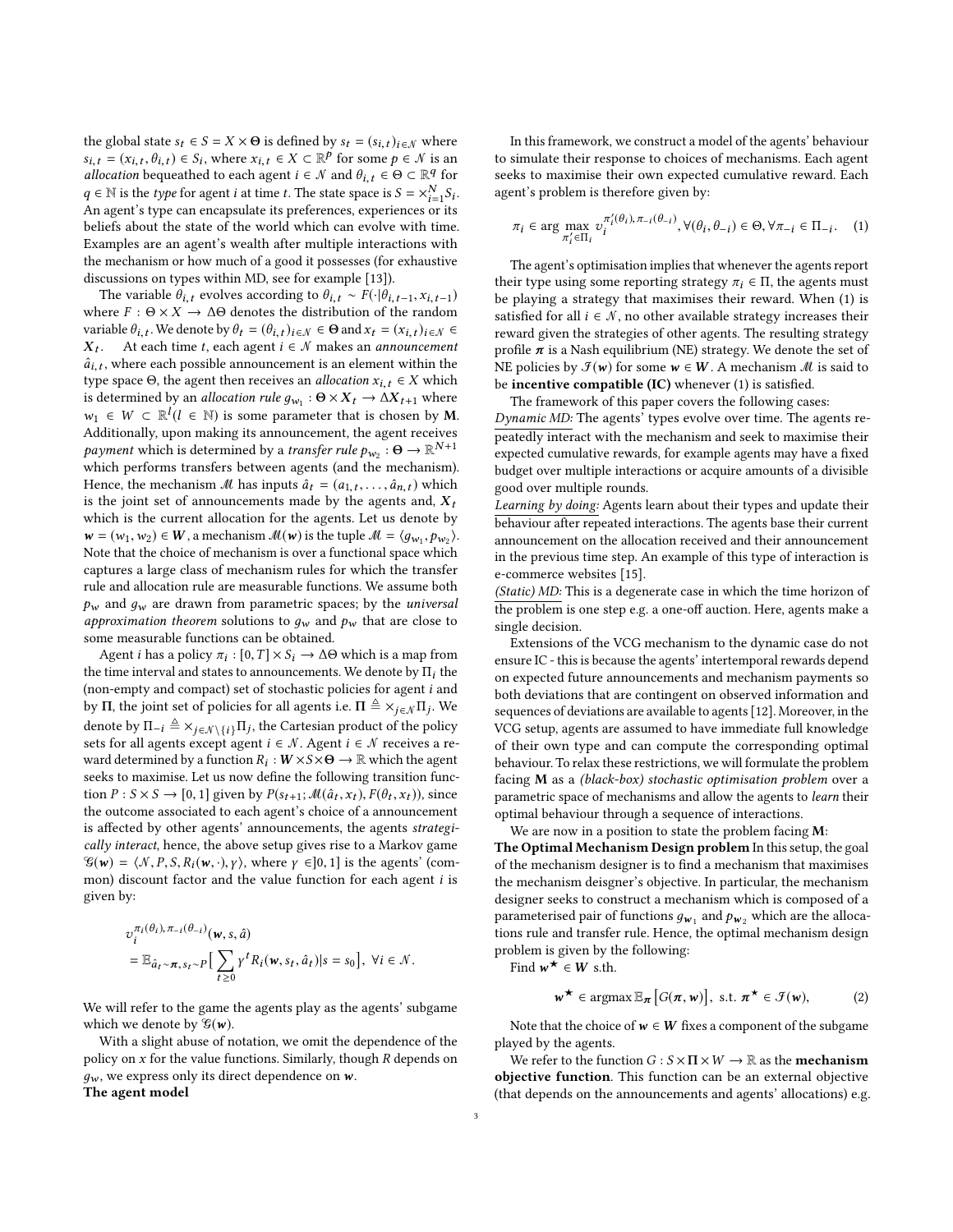revenue in an auction or firm profit or the joint welfare of all agents i.e.,  $G = \sum_{i \in \mathcal{N}} v_i^{(\cdot)}$ .<br>Therefore the t

,  $G = \sum_{i \in \mathcal{N}} v_i$ .<br>Therefore the task facing M is to find the parameter w that<br>wimises G given that the agents play their NE strategies. In the maximises G given that the agents play their NE strategies. In the setting we consider, M need not know it objective functions up front but we assume a sufficiently accurate proxy to  $R_i$  is available.<br>We demonstrate that **M** can learn the parameter  $w^*$  whilst the We demonstrate that **M** can learn the parameter  $w^*$  whilst the agents learn their NE strategies agents learn their NE strategies.

## 2.1 The Mechanism Design constraints

In MD, certain properties are prescribed to the mechanism to ensure satisfactory outcomes. A key mechanism objective is to induce truthful revelations so that the agents announce to the mechanism their private information. Truthful announcements are generally desirable since if the agents announce false preferences, then using their announcements, the mechanism may then enact suboptimal outcomes. Since the agents are rational, they act to maximise their self-interest.

As is standard, we focus on direct-revelation IC mechanisms mechanisms for which the only actions available to the agents are to communicate claims about their types to M. By the Revelation Principle [\[14\]](#page-6-15), the same G found by solely studying direct-revelation IC mechanisms can be implemented by an arbitrary mechanism.

Recall that a mechanism  $M = \langle g_{w_1}, p_{w_2} \rangle$  is defined by a tuple<br>of consists of an allocation rule  $g \cdot \mathbf{Q} \times \mathbf{Y} \rightarrow \mathbf{Y}$  and and a Recall that a mechanism  $m = (g_{w_1}, p_{w_2})$  is defined by a tuple<br>that consists of an allocation rule  $g_{w_1} : \Theta \times X_t \to X_{t+1}$  and a<br>transfer rule  $h_{w_1} : \Theta \to \mathbb{R}^{N+1}$  where  $w = (w_1, w_2) \in W$  is a transfer rule  $p_{w_2}$ :  $\Theta \to \mathbb{R}^{N+1}$  where  $w = (w_1, w_2) \in W$  is a chosen by M chosen by M.

The following is a non-exhaustive set of properties for direct mechanisms  $\forall w \in W$ ,  $\forall (\pi_i, \pi_{-i}) = \pi \in \mathcal{F}(w)$ :<br> $\pi_i(\theta_i) = \pi_i(\theta_i)$ 

(1) Individual rationality (IR):  $v_i^{\pi_i(\theta_i), \pi_{-i}(\theta_{-i})} \ge 0$ .<br>(2) Implementability:

(2) Implementability:

 $\langle g_{w_1}(\pi(\theta)), p_{w_2}(\pi(\theta)) \rangle = \langle g_{w_1}(\theta), p_{w_2}(\theta) \rangle.$ 

IR implies that for each agent, the expected cumulative reward after participating is weakly positive hence, entering is beneficial. Implementability implies truthfully reporting their type is a solution to the agents' problem. In particular, when implementability is satisfied, the agents find it optimal to make announcements that truthfully reveal their types and, by the revelation principle, maximise the objective G.

We prove a series of theoretical results: first, we prove that the mechanism objective (for example, social welfare) is continuous w.r.t. changes in the mechanism design parameters - this enables the use gradient-based techniques for expedient computation of the optimal mechanism. We construct a method which uses RL to compute the agents' joint equilibrium responses to a chosen mechanism. We then show that this framework induces IC mechanisms. We then use a two-timescales method of stochastic approximation to show that how adaptive agents can learn their equilibrium strategies in response to mechanisms whilst the mechanism parameters are being updated. This yields a method by which the optimal mechanism parameters can be computed expediently using a simulated model of agents' responses, yielding mechanisms that ensure the IC and IR constraints are satisfied.

In our method, the mechanism selection occurs over a large space of functions that determine the allocation function and transfers for the mechanism. This enables M to make selections over a

large range of mechanisms leading to outcomes that maximise M's objectives.

As remarked earlier, the IC condition in classical MD imposes strong assumptions on the ability of agents to reason about their environment and compute optimal solutions to complex decision problems with arbitrary accuracy. This assumption is often violated in practice. To this end, we now introduce an additional feature that enables more accurate descriptions of real-world multi-agents systems. We incorporate a form of cognitive constraints faced by real-world agents, this in turn enables us to simulate boundedly rational behaviour for any given choice of mechanism.

## 2.2 Bounded rationality

It is widely observed that the decisions made by agents within economic settings are affected by cognitive constraints which vastly alter system outcomes. This results in significant deviations in agent behaviour from that predicted within classical MD. To account for this, we embed cognitive constraints or bounded rationality (BR) within the agent's problem. We endow each agent's reward with a regulariser that acts to inhibit large immediate changes in agents' decision policies from some initial policy. This naturally embeds decision inertia in our model of the agents' responses. BR has been studied in RL literature [\[3\]](#page-6-16) and, recently in multi-agent RL systems [\[9\]](#page-6-17).

The following is a description of the agents problem when the agent exhibits bounded rationality:

Agent's BR objective: : Let  $w_0, w_1, \ldots$ , be a sequence of parameters in W s.th.  $w_k \to w^*$  as  $k \to \infty$ , then the agent's BR objective<br>is given by the following  $\forall i \in \mathbb{N}$ ,  $\forall s_i \in S$ . is given by the following  $\forall i \in \mathcal{N}, \forall s_i \in S$ :

<span id="page-3-0"></span>
$$
\max_{\pi_i \in \Pi} \upsilon_i^{\pi_i(\theta_i), \pi_{-i}(\theta_{-i})}(\cdot, (\hat{a}_i, \hat{a}_{-i})), \quad \hat{a}_i \sim \pi_i
$$
\ns.t.\n
$$
\sum_{t \ge 0} \mathbb{E} \Big[ \gamma^t \text{KL}(\pi_i(\cdot | s_t) || \pi_0(\cdot | s_t)) \Big] \le \beta,
$$
\n(3)

for a given  $\beta \in \mathbb{R}_{>0}$  where  $(\pi_0)_{i \in \mathcal{N}} \in \mathcal{F}(w_0)$  and where KL denotes the Kullback Leibler divergence, which is a distance measure between two statistical distributions. Hence,  $\pi_0$  is the best-response policy for the agent against the first mechanism encountered. The constraint [\(3\)](#page-3-0) captures the observed phenomenon of anchoring in which agents excessively rely on initial information presented [\[18\]](#page-6-18).

In the limit  $\beta \rightarrow \infty$ , we recover the case of full rationality as a specific case, when  $\beta = 0$  the agents fix their policy after their first interaction. The Lagrangian  $\mathscr L$  corresponding to the problem for agent  $i$  with BR is given by:

$$
\mathcal{L}(s,\hat{a},\mathbf{w}) = \sum_{t\geq 0} \mathbb{E}_{\pi,s_t\sim P} \big[ \gamma^t R_i^{\beta}(\mathbf{w},s_t,\hat{a}_t) \big],
$$

where  $R_i^{\beta}$   $(\mathbf{w}, s_t, \hat{a}_t) \triangleq R_i(\mathbf{w}, s_t, \hat{a}_t) - \frac{1}{\beta} \text{KL}(\pi(\hat{a}_{i, t} | s_t) || \pi(\hat{a}_{i, 1} | s_1))$  for some  $\beta \in \mathbb{R}$ some  $\beta \in \mathbb{R}$ .<br>With IP 1

With IR, the Lagrangian  $\mathcal{L}_{II}$  is:  $\mathcal{L}_{II} = (1 + \lambda)\mathcal{L}$ .

#### 3 THEORETICAL ANALYSIS

In this section, we prove the convergence of our method to an optimal mechanism in which the agents enact best response policies. We prove that given dominant strategy implementation, the agents' subgame is reducible to a Markov decision process (MDP) and the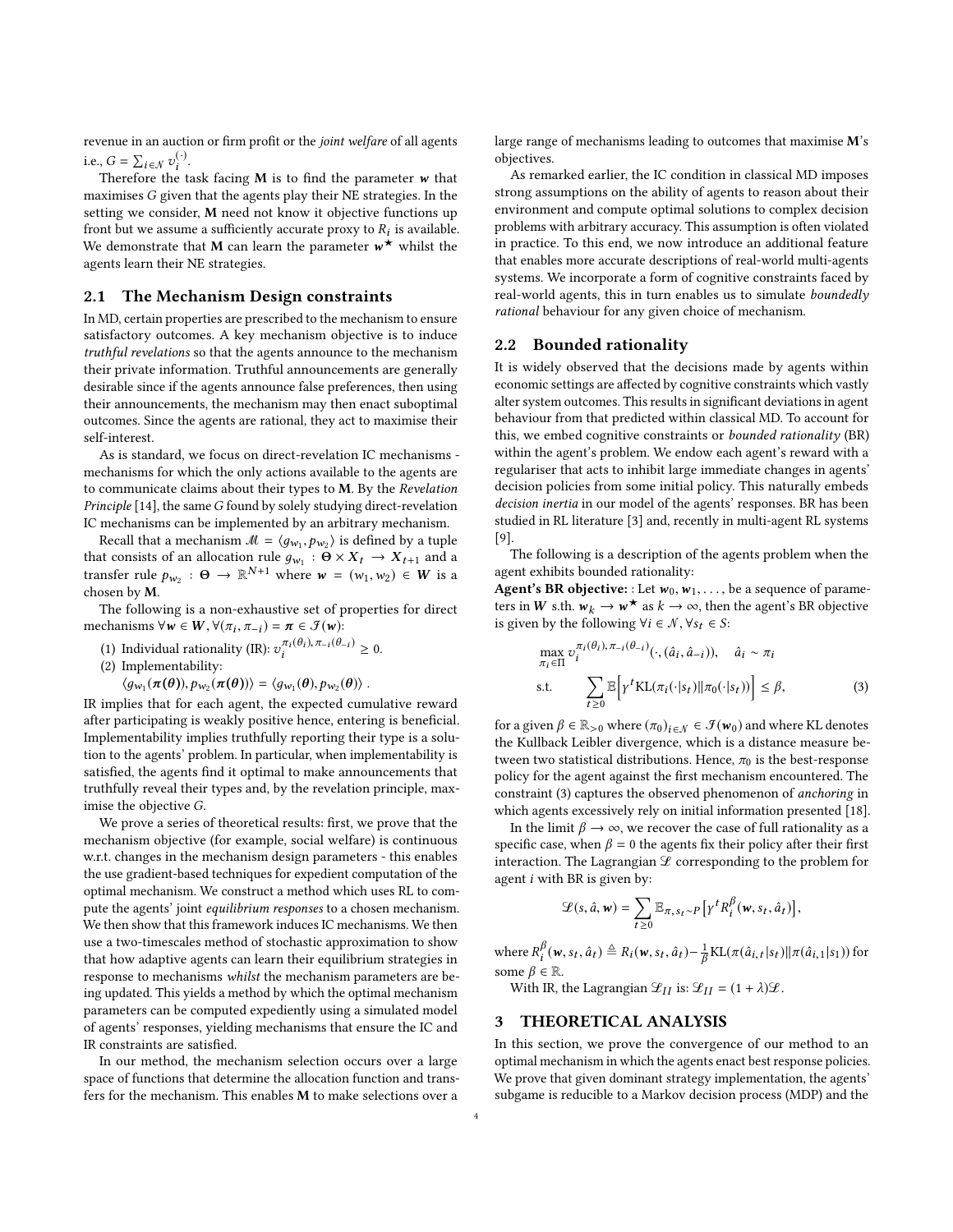game exhibits a continuity property in the MD's parameters. The results enable stochastic gradient methods to compute the optimal choice of  $w$ . The results are built under the following assumption:

ASSUMPTION 1. The functions G and  $R_i$  are Lipschitz continuous in w. i.e  $\exists c_G, c_{R_i} > 0$  s.th.  $\forall w, w' \in W, \forall i \in \mathcal{N}$ 

$$
||R_i(\mathbf{w}, \cdot) - R_i(\mathbf{w}', \cdot)|| \leq C_{R_i} ||\mathbf{w} - \mathbf{w}'||, \tag{4}
$$

$$
||G(\mathbf{w},\cdot)-G(\mathbf{w'},\cdot)|| \leq C_G||\mathbf{w}-\mathbf{w'}||. \tag{5}
$$

First, let us introduce a useful concept:

*Definition 3.1.* A policy  $\pi_t^*$  ∈ Π is a **dominant strategy** if the lowing holds  $\forall i \in \mathcal{N}$ ,  $\forall \theta_i \in \Theta$ ,  $\forall (\pi, \pi_i) \in \Pi$ . following holds  $\forall i \in \mathcal{N}, \forall \theta_i \in \Theta, \forall (\pi_i, \pi_{-i}) \in \Pi$ :

$$
\upsilon_i^{(\pi_i^{\star}(\theta_i), \pi_{-i})}(\cdot, (\pi_i^{\star}(\theta_i), \pi_{-i})) \geq \upsilon_i^{\pi_i, \pi_{-i}}(\cdot, (\pi_i(\theta_i), \pi_{-i})).
$$

i i A dominant strategy is therefore a best-response strategy irrespective of the actions of other agents. Implementation in dominant strategies endows mechanisms with robust equilibrium outcomes. Dominant strategies do not require M to have knowledge of the agents' assumptions about each other's actions or rationality, nor is M required to make distributional assumptions about the agents' types. For these reasons, dominant strategy implementation is frequently used within MD [\[16\]](#page-6-19). For these reasons, in our analysis we assume for each agent, there exists a dominant strategy.

The following theorem is a key result:

<span id="page-4-0"></span>THEOREM 3.2 (REDUCIBILITY). Each agent's problem is reducible to an MDP, that is, for any  $i \in \mathcal{N}$  we have that:

$$
\left\{ \pi_i^{\star} \in \arg \max v_i^{\pi_i(\theta_i)}(\mathbf{w}, (s_{i,t}, \cdot), \theta'_{i,t}) \right\} \subseteq \mathcal{F}(\mathbf{w}), \tag{6}
$$

Theorem [3.2](#page-4-0) establishes that the agents' NE policy for the subgame is obtainable from the solution to an MDP. This vastly reduces the difficulty of the problem since we can now safely circumvent analysis of the strategic component whilst ensuring we generate a solution to the strategic game.

We denote the set of policies  $\pi \in \Pi$  that satisfy [\(6\)](#page-4-1) by  $\bar{\mathcal{F}}(w)$  for some  $w \in W$ . Using [\(2\)](#page-2-1) and [\(6\)](#page-4-1) we additionally observe that the MD problem now becomes:

Optimal Mechanism design problem II (MP II)

Find  $w^* \in W$  s.th.

$$
\mathbf{w}^{\star} \in \arg \max \mathbb{E}_{\boldsymbol{\pi}}\big[G(\boldsymbol{\pi},\mathbf{w})\big] \text{ s.t. } \boldsymbol{\pi}^{\star} \in \bar{\mathcal{F}}(\mathbf{w}^{\star}), \ \forall i \in \mathcal{N}.
$$

The MP II captures that the NE policies  $\pi^* = (\pi_i^*)_{i \in \mathcal{N}}$  that enter s problem are optimal policies of an MDP M's problem are optimal policies of an MDP.

We now study the effect of modifying w on  $\mathcal{F}(w)$ . To use of gradient techniques, it is necessary to establish a form of continuity of the game  $\mathcal{C}(w)$  in the parameter w. To this end, we introduce a formal notion of continuity of  $\mathcal{F}(w)$  w.r.t w:

*Definition 3.3.* Given metric space X, let  $B_{\alpha}(x) \triangleq {\bf y} \in X$ :  $||x - y|| < \alpha$  denote the open ball with radius  $\alpha > 0$  around  $x \in X$ . Then  $x \in \mathcal{F}(w)$  is **essential** in w if for any  $\epsilon > 0$ ,  $\exists \delta > 0$ :  $w' \in B_{\epsilon}(w) \implies x' \in B_{\delta}(x) \,\forall x' \in \mathcal{F}(w').$ 

The essentiality condition states that small changes in the parameter w lead to a small change in the set of IC policies.

<span id="page-4-2"></span>Having formalised a notion of continuity, we are now in position to state the continuity result:

THEOREM 3.4 (ESSENTIALITY). The agents' subgame is essential in w.

Theorem [3.4](#page-4-2) establishes that small changes in the mechanism parameter  $w$ , lead to small changes in the equilibrium outcome of the agents' game. This provides information about the behaviour of the game in some neighbourhood for each chosen  $w$ . Crucially, as we later show, this property is inherited by the mechanism objective function itself. Theorem [3.4](#page-4-2) underscores the data efficiency of the method.

The following result is required for proving Theorem [3.4:](#page-4-2)

PROPOSITION 3.5. The MDP itself is Lipschitz continuous, in particular, there exists a constant  $c > 0$  s.th.

$$
\|v_i^{\pi_\mathbf{1}^{\star}(\theta)}(\mathbf{w},\cdot)-v_i^{\pi_\mathbf{2}^{\star}(\theta)}(\mathbf{w}',\cdot)\| \le c \|\mathbf{w}-\mathbf{w}'\|, \forall i \in \mathcal{N}, \forall \mathbf{w}, \mathbf{w}' \in \mathbf{W}, \forall \pi_\mathbf{1}^{\star} \in \bar{\mathcal{F}}(\mathbf{w}), \pi_\mathbf{2}^{\star} \in \bar{\mathcal{F}}(\mathbf{w}').
$$
\n(7)

The Lipschitz continuity establishes that small changes in the parameter  $w \in W$  lead to small changes in the value function of the game  $\mathcal{G}(w)$ .

#### Proof of Proposition 1

$$
\begin{aligned}\n&\left|\upsilon_{i}^{\pi_{i}(\theta_{i})}(\mathbf{w}, s, \cdot)-\upsilon_{i}^{\pi_{i}(\theta_{i})}(\mathbf{w}', s, \cdot)\right| \\
&=\left|\mathbb{E}\left[\max_{\pi\in\Pi}[R_{i}(\mathbf{w}, s, \cdot)+\gamma \sum_{s'\in S}p(s'|s, \cdot)\upsilon_{i}^{\pi_{i}(\theta_{i})}(\mathbf{w}, s', \cdot)\right]\right| \\
&-\left|\mathbb{E}\left[\max_{\pi\in\Pi}[R_{i}(\mathbf{w}', s, \cdot)+\gamma \sum_{s'\in S}p(s'|s, \cdot)\upsilon_{i}^{\pi_{i}(\theta_{i})}(\mathbf{w}', s', \cdot)\right]\right| \\
&\leq \max_{\pi\in\Pi}[R_{i}(\mathbf{w}, s, \cdot)-R_{i}(\mathbf{w}', s, \cdot)] \\
&+\gamma \sum_{s'\in S}p(s'|s, \cdot)\left|\upsilon_{i}^{\pi_{i}(\theta_{i})}(\mathbf{w}, s', \cdot)-\upsilon_{i}^{\pi_{i}(\theta_{i})}(\mathbf{w}', s', \cdot)\right|\n\end{aligned}
$$

<span id="page-4-1"></span>Recall that  $\gamma < 1$ , we therefore find that

$$
\left| \upsilon_i^{\pi_i(\theta_i)}(\mathbf{w}, s, \cdot) - \upsilon_i^{\pi_i(\theta_i)}(\mathbf{w}', s, \cdot) \right|
$$
  
\n
$$
\leq (1 - \gamma)^{-1} \max_{\pi \in \Pi} \left| R_i(\mathbf{w}, s, \cdot) - R_i(\mathbf{w}', s, \cdot) \right|
$$
  
\n
$$
\leq c \left\| \mathbf{w} - \mathbf{w}' \right\|,
$$

where  $c \triangleq C_{R_i}(1 + \gamma)^{-1}$ , which proves that  $v_i$  is Lipschtzian in  $w$ .<br>Therefore *sy* is uniformly continuous w.r.t. w.so that  $\forall c > 0$ ,  $\exists \delta > 0$ . Therefore,  $v_i$  is uniformly continuous w.r.t. w so that  $\forall \epsilon > 0$ ,  $\exists \delta > 0$ 0 s.th  $\|\mathbf{w} - \mathbf{w'}\| < \epsilon$  ⇒  $|v^{\pi_i(\theta_i)}(w, s, \cdot) - v^{\pi_i(\theta_i)}_i(w', s, \cdot)| < \delta$ ,<br>since this holds for any  $\pi \in \Pi$  we fix  $\pi_i \in \mathcal{I}(w)$  from which we since this holds for any  $\pi \in \Pi$ , we fix  $\pi_i \in \mathcal{F}(w)$  from which we deduce the result deduce the result.

<span id="page-4-3"></span>Lemma 3.6. For each type, there is a unique optimal value function for any agent.

The result follows from the uniqueness of the value function of the MDP induced by the agents' game and the contraction mapping theorem (see [\[1\]](#page-6-20)).

We immediately deduce the following result:

COROLLARY 3.7. For any  $w \in W$ , the set  $\mathcal{F}(w)$  is a singleton.

Further to reducing to an MDP, each agent's problem admits a closed form solution. We now turn to the solutions of the agents' problem. The following results provide closed expressions for the optimal strategies for the agents' subgame: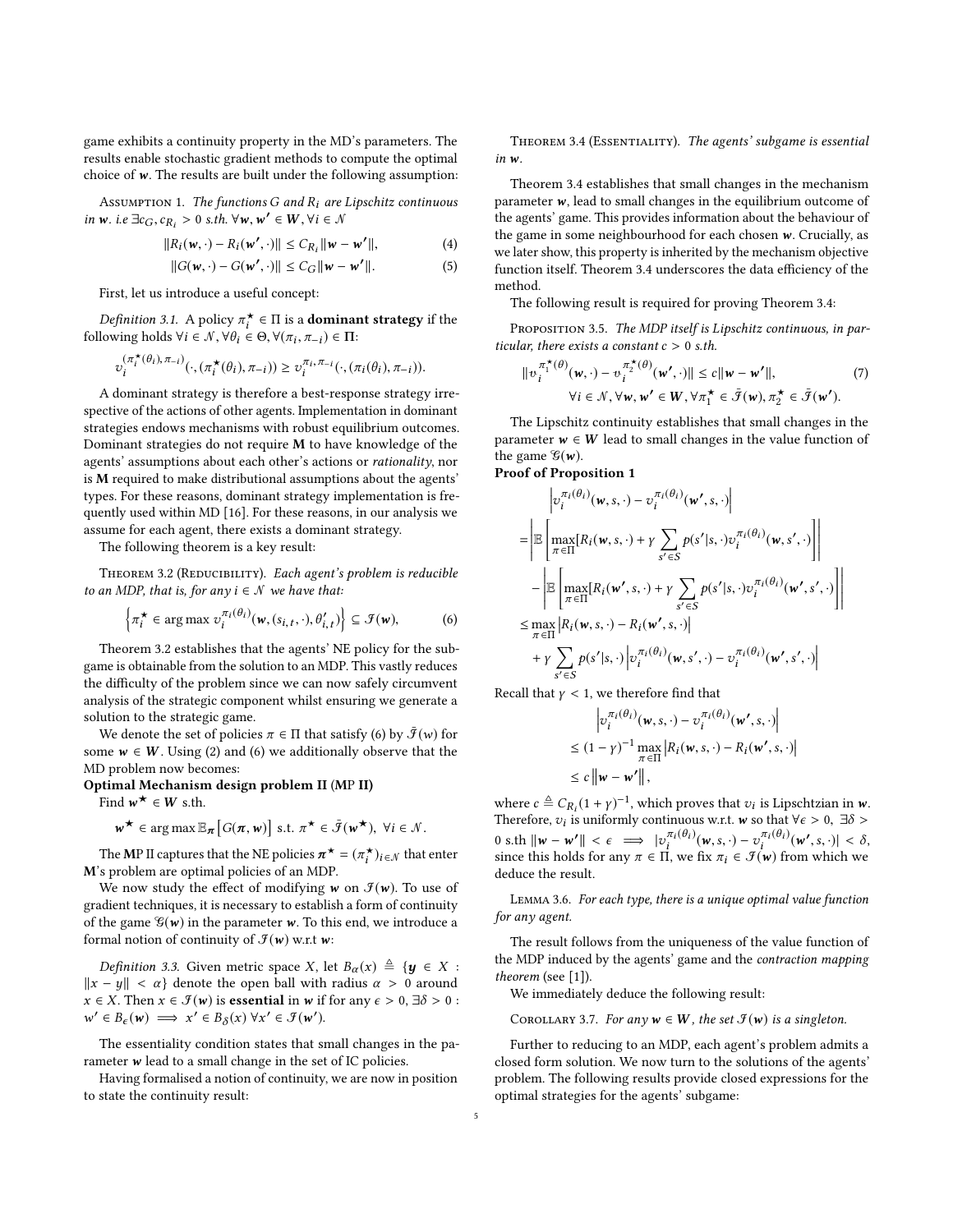PROPOSITION 3.8. The optimal policy for the agents' problem is given by the following expression:

$$
\pi_i^{\star}(\cdot|s_t) = \frac{\pi_0(\cdot|s_t) \exp\left(\upsilon_i^{\pi_i, \pi_{-i}}(\mathbf{w}, (\hat{a}_i, \hat{a}_{-i}))\right)}{\mathbb{E}_{\pi_0}[\exp\upsilon_i^{\pi_i, \pi_{-i}}((\mathbf{w}, (\hat{a}_i, \hat{a}_{-i})))]}.
$$
(8)

i The optimal policy for the agents' problem with IR is an analogous expression.

Proof of Proposition 2. By the Bellman equation corresponding to the agent's reduced problem (MDP) we have:

$$
\gamma + \upsilon_i^{\pi_i, \pi_{-i}} = R_i(s_t, \cdot) + \mathbb{E}_{\pi, \cdot} [\upsilon_i^{\pi_i, \pi_{-i}}] - \text{KL}(\pi_i || \pi_0(s_t))
$$
  
=  $R_i(s_t, \cdot) + \mathbb{E}_{\pi, \cdot} \left[ \log \left( \frac{\pi}{\pi_0(s_t)} \right) + \upsilon_i^{\pi_i, \pi_{-i}} \right]$  (9)

$$
= R_i(s_t, \cdot) - \log \left( \mathbb{E}_{\pi_0} [\exp - v_i^{\pi_i, \pi_{-i}}] \right)
$$

$$
- \text{KL} \left( \pi_i \middle\| \frac{\pi_0 \exp \{-v_i^{\pi_i, \pi_{-i}}\}}{\mathbb{E}_{\pi_0} [\exp \{-v_i^{\pi_i, \pi_i}\}] \pi_0(s_t)} \right)
$$
(10)

The result follows after observing the policy  $\pi_i$  maximises the RHS of<br>(10) i.e. minimises the KI divergence is that in (8) [\(10\)](#page-5-0) i.e. minimises the KL divergence is that in  $(8)$ .

<span id="page-5-2"></span>Lemma 3.9. G is Lipschitz continuous and almost everywhere (a.e.) differentiable in w.

Lemma [3.9](#page-5-2) follows since the composite function  $g_1 \circ (\dots \circ (g_n(\cdot) \dots))$ of  $n < \infty$  Lipshitzian functions  $q_1, \ldots, q_n$  is Lipschitzian then applying Rademacher's lemma.

#### Proof of Lemma 3

Fix  $w' \in W$  and  $w \in W$  and define  $y(w) \triangleq v_i^{\pi_i}(w, \cdot)$  and  $y(w') \triangleq$ <br> $\frac{d(u,v')}{dx'}$ . Puthe Lipebirtianity of  $C, B, \exists \alpha \in \mathbb{R}$ ,  $\alpha > 0$ , ath i  $v_i^{\pi_i}(\mathbf{w}', \cdot)$ . By the Lipchiztianity of G, R,  $\exists c_G, c_R > 0$  s.th.

$$
|y(\mathbf{w}) - y(\mathbf{w'})| = \left| \mathbb{E} \left[ \sum_{t \ge 0} \gamma^t \{ R_i(\mathbf{w}, \cdot) - R_i(\mathbf{w'}, \cdot) \} \right] \right|
$$
  
\n
$$
\le \mathbb{E} \left[ \sum_{t \ge 0} \gamma^t | R_i(\mathbf{w}, \cdot) - R_i(\mathbf{w'}, \cdot) | \right]
$$
  
\n
$$
\le c_R \sum_{t \ge 0} \gamma^t ||\mathbf{w} - \mathbf{w'}||
$$
  
\n
$$
= \frac{c_R}{1 - \gamma} ||\mathbf{w} - \mathbf{w'}||.
$$

Moreover, we can find constants  $c_G$ ,  $c > 0$  s.th.

$$
|G(y(\mathbf{w})) - G(y(\mathbf{w'}))|
$$
  
\n
$$
\leq c_G|y(\mathbf{w}) - y(\mathbf{w'})|
$$
  
\n
$$
\leq c||\mathbf{w} - \mathbf{w'}||,
$$

from which we deduce the thesis.

We now establish the existence of an optimal value  $w^* \in W$ <br>where  $\mathbf{M}$ 's problem that solves M's problem.

#### <span id="page-5-3"></span>Lemma 3.10. There exists a maximum for the MD problem.

Lemma [3.10](#page-5-3) follows from the extreme value theorem. Crucially, Lemmas [3.9](#page-5-2) and [3.10](#page-5-3) imply that gradient methods can be applied to obtain  $w^* \in W$ . As we discuss in the next section, Lemma [3.10](#page-5-3)<br>permits the application of a two timescales method which ensures permits the application of a two timescales method which ensures convergence to an optimal policy while the mechanism parameters are updated toward  $w^{\star}$ .

## 4 SOLUTION METHOD

<span id="page-5-1"></span>Our method involves concurrent computation of the mechanism parameter  $w$  and the agents' policy parameters for the simulated game. In order to ensure the agents are playing IC strategies, it is necessary for the agents' policies to converge to their equilibrium strategies. In accordance with Theorem [3.2,](#page-4-0) the agents' equilibrium policies can be found by finding an optimal policy for an MDP, hence we seek the pair  $(\pi^*, w^*)$  where  $\pi^* \in \mathcal{F}(w^*)$  and  $w^* \in \arg \max G(\pi, w)$ .<br>The iterative process  $(\pi, \pi_0, \dots, \pi_k, w^*)$ The iterative process  $(\pi_1, \pi_2, \dots; w_1, w_2, \dots) \rightarrow (\pi^{\star}, w^{\star})$  generates two stochastic approximation processes for the policy undates The iterative process  $(n_1, n_2, \ldots; w_1, w_2, \ldots) \rightarrow (n_1, w_2)$  generates two stochastic approximation processes for the policy updates and updates for  $w_{k \ge 1}$  (see Algorithm [1\)](#page-5-4). The algorithm involves

<span id="page-5-4"></span>**Inputs:** M's learning rate  $\xi$ , agents' learning rate  $\eta \ll \xi$ .

- 1: Initialise agents' strategy profile  $\pi_0$ .
- <span id="page-5-0"></span>2: Initialise reward modifier parameter  $w_0$ .
- 3: while true do
- Each agent *i* updates its policy  $\pi_i$  using some RL algorithm with learning rate  $\eta$ .
- 
- 5: **M** estimates  $\widehat{\nabla}G(w, \pi)$ .<br>6: **M** updates **w** using  $\widehat{\nabla}G$ **M** updates **w** using  $\widehat{\nabla}G(w, \pi)$  with learning rate  $\xi$ .
- 7: end while
- 8: Return w.

Algorithm 1: Two timescales RMD.

estimating the gradient  $\widehat{\nabla}G(w, \pi)$  since both G and its gradients are unknown. Though standard approximation techniques (e.g. Kiefer-Wolfowitz) can be used, these require evaluation of two points of the objective to compute an estimate. We use a one-point gradient estimation method that requires that only a single random point of the objective function be evaluated. Using single random point evaluation is sufficient to approximate gradient descent [\[6\]](#page-6-21).

To achieve convergence with concurrent updates, we use a two timescales method in which updates to  $w_k$  are performed with a lower learning rate than the policy updates, this generates a quasistatic appearance w.r.t. the policy updates. Under these conditions, the two update processes converge [\[2\]](#page-6-11). Two timescales methods have been applied to tackle convergence problems in actor-critic methods [\[11\]](#page-6-22) and multi-agent RL [\[20\]](#page-6-23). To apply the method, we observe that by Lemma [3.6,](#page-4-3) for any  $w \in W$ , the MDP associated with the agents' problem has an asymptotically stable point.

THEOREM 4.1. [\[2\]](#page-6-11) The two timescales method converges.

The theorem involves a choice for the learning rates of the process - for complete details see [\[2\]](#page-6-11).

To ensure the algorithm converges to an optimal solution for **M** both the updates to the policy  $\pi$  and **w** (namely  $(\xi_i)_{i \in \mathbb{N}}$  and  $(w_k)_{k \in \mathbb{N}}$  are required to converge. Lemma [3.10](#page-5-3) guarantees the existence of a solution for  $w^*$ . Convergence of the BI algorithm is existence of a solution for  $w^*$ . Convergence of the RL algorithm is<br>guaranteed using standard algorithms given Lemma 3.6.[1] guaranteed using standard algorithms given Lemma [3.6](#page-4-3) [\[1\]](#page-6-20).

The following proposition provides this guarantee:

PROPOSITION 4.2 (CONVERGENCE). Algorithm 1 converges to a (local) maximum of G.

#### 5 CONCLUSION

In this paper, we showed that computing optimal mechanisms when agents' preferences and their distributions are unknown to

l